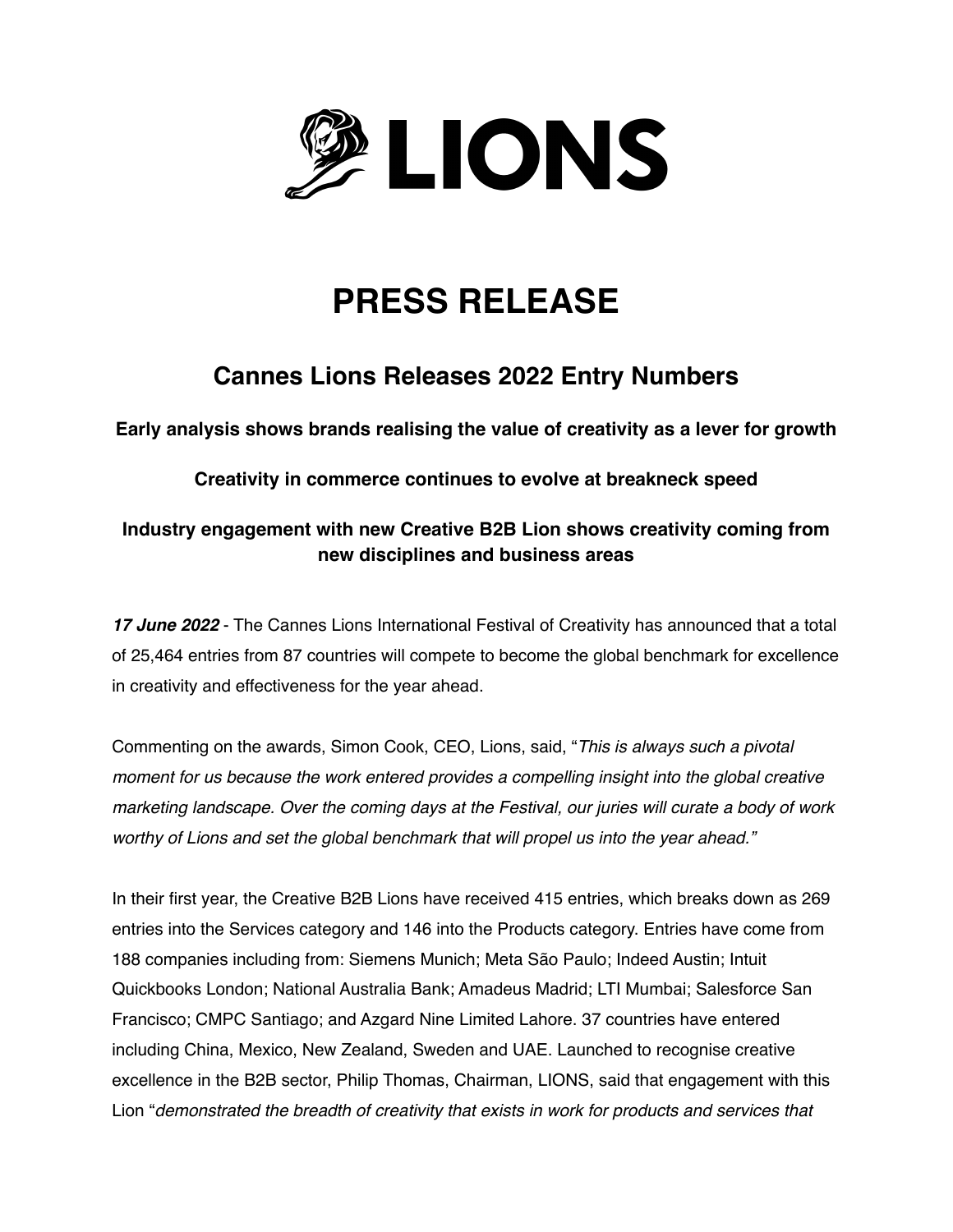*are purchased by professionals on behalf of businesses*." Thomas added, "*We started discussing a Lion that recognised B2B work way back in 2013 and having seen a recent rise in B2B work winning Lions we felt that now was the right time to put it on the global stage. It's now the job of our juries to determine the global benchmark and set the creative bar in this sector*."

The Creative Effectiveness Lions, the only global benchmark of the measurable impact of creativity, continues to see a dramatic increase in entries with 258 entries from 30 countries - an 83% increase YOY - demonstrating the value of creativity as a lever for business growth. Commenting on the Lions, Jury President Raja Rajamannar, Chief Marketing & Communications Officer, Mastercard, said, "*The strong uptick in the number of compelling entries is a great testament about how marketers are increasingly understanding the investment of the Creative Effectiveness Lions and their value in driving long-term brand building. Honouring our community's most effective campaigns is critical in achieving brand purpose, creating cultural change, and moving our overall marketing imperative forward.*"

Entries into the Creative Commerce Lions have increased 11% YOY with 374 entries from 37 countries. About the Lions, Cook said, "*Commerce is an area that has exploded over the past two years. Creativity now plays a role at every stage of the customer journey offering more opportunities for brands to connect with consumers in ways that we've never seen before. We're looking forward to seeing the work that emerges this year and sets the benchmark in this new and exciting space."*

Elsewhere, the Titanium Lions have seen a fourth year of consecutive growth, indicating that the industry continues to commit game-changing work that moves the industry forward. Across the Lions, a rise in entries into the 'New Realities' category has been seen with entries making use of the metaverse, NFT and AI, and in the Design Lions design-driven effectiveness has seen a second year of growth.

Across the globe, entries from LATAM are up 12% YOY which is led by a strong YOY increase from Brazil of 31%, indicative of increased momentum after the country's three Grands Prix wins last year and its consistently retained position as the third ranked most creative Country in the World. Entries from India are up 32% YOY with the country's top entered Lions including Health & Wellness, Direct and Film. There have also been 402 entries from Ukraine which have been accepted free of charge and demonstrate the country's commitment to creativity.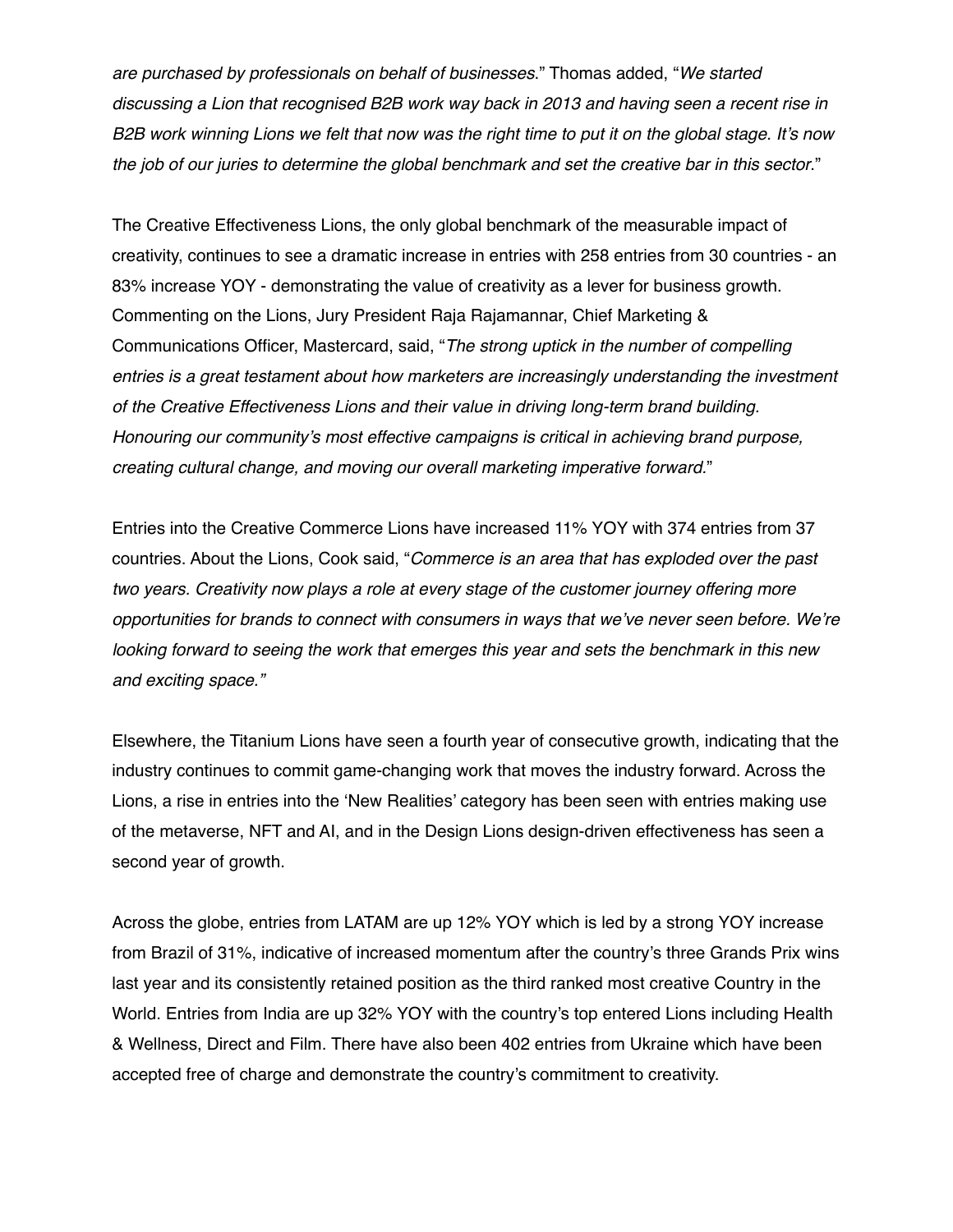Shortlists for the Innovation Lions, Titanium Lions and Glass: The Lion for Change have already been released [here;](https://www.lovethework.com/en-GB/awards-2022) the remaining 26 shortlists will be released from 19 June onwards.

Jury members from across the world have now convened in Cannes to judge and award worldclass creativity. The winners of the Lions will be announced at evening Award Shows taking place throughout the Festival, from 20-24 June 2022. Further information on how to be a part of Cannes Lions can be found at [canneslions.com](http://www.canneslions.com).

#### **ENDS**

#### **Contact:**

Camilla Lambert Head of Press & PR LIONS [Camillal@canneslions.com](mailto:Camillal@canneslions.com)

Natasha Naidoo PR Manager LIONS Natashan@canneslions.com

**Press Portal:** press.canneslions.com

#### **Notes to editors**

#### **About LIONS**

As The Home of Creativity, LIONS powers the marketing segment of Ascential and is a destination for those in the business of creativity. As the definitive benchmark of creative excellence and with unparalleled access to insight on how it works, LIONS provides those on the journey to creative excellence all they need, at whatever stage they are at and wherever they are. Our annual five-day Festival, Cannes Lions, is the meeting place for the global creative marketing community and a celebration of the world's most excellent and effective work.

#### **LIONS Membership**

LIONS Membership is for everyone, all year round. Join the global community at the home of creativity with access to the education, the specialisms, the advice, and the skills that lead to creative breakthroughs – but most importantly, each other. A community united in their mission to drive progress through creativity every day of the year. All Lion winners, past and present, will be gifted complimentary LIONS Membership.

#### **About Ascential**

LIONS is part of Ascential. Ascential delivers specialist information, analytics and ecommerce optimisation platforms to the world's leading consumer brands and their ecosystems.